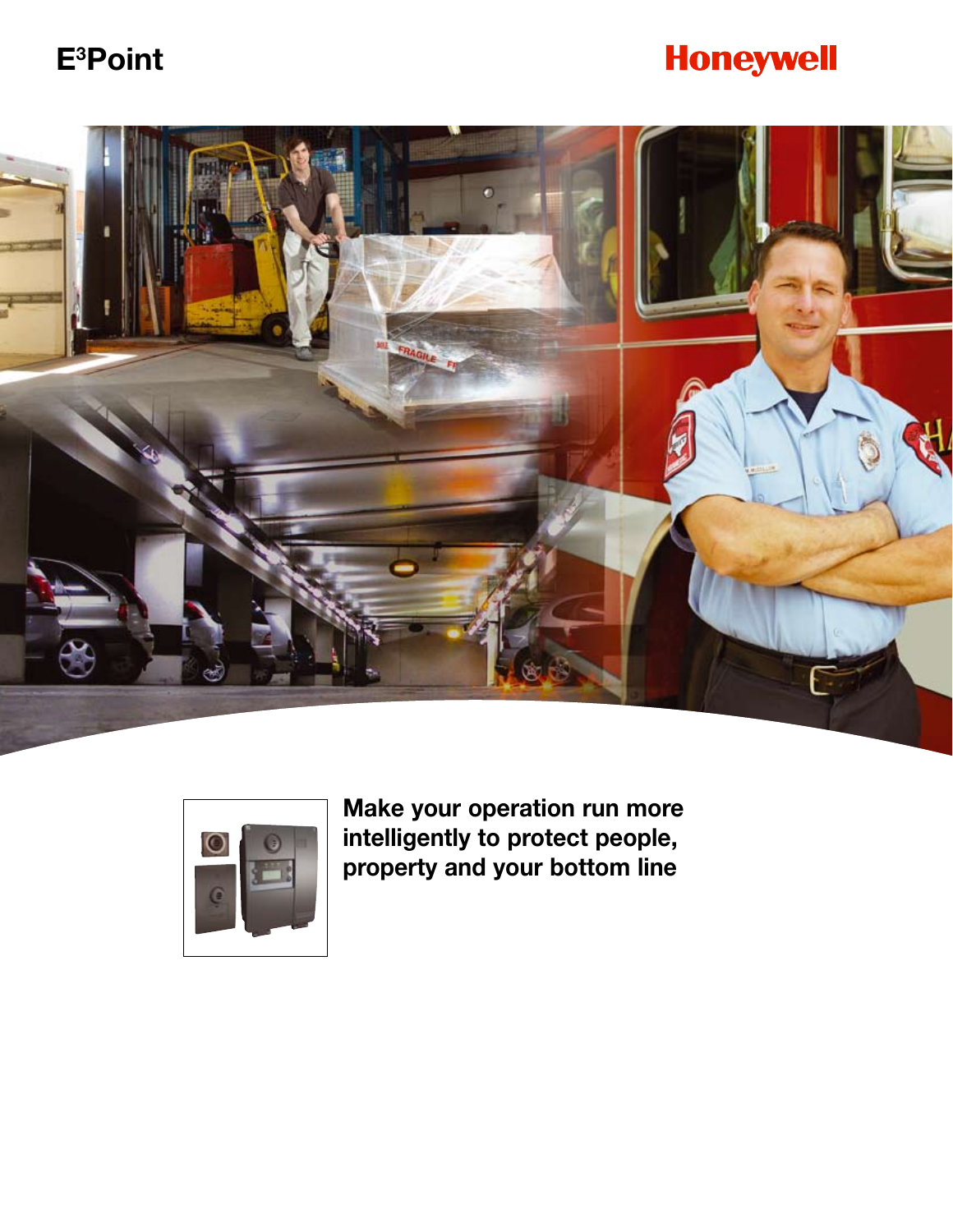## **E <sup>3</sup>Point Toxic and Combustible Gas Monitor**



### **Flexible Operation**

- Comes in standalone, standalone with remote (dual gas mode) or network versions
- Connects to analog or digital systems
- Works with virtually any BAS including BACnet, Modbus or LonWorks\*
- Connects to wired or wireless system (via 301CW wireless controller)
- Wall or duct mount
- Factory-calibrated cartridges

#### **Cost Effective**

- Saves energy through Demand Control Ventilation (DCV)
- Simplifies installation/maintenance through plug-n-play sensor
- Remote sensor option provides dual gas monitoring (standalone version only)
- Optimizes BAS, fire, ventilation and other security systems

#### **Versatile Communications**

- Works through BAS to improve fault diagnostics and collect data on gas concentation levels, sensor condition, etc.
- Couple with 301C to log data and daisy-chain up to 96 E<sup>3</sup>Point units

#### **Advanced Sensing Technology**

- Detects CO,  $NO<sub>2</sub>$ ,  $O<sub>2</sub>$ ,  $H<sub>2</sub>$ ,  $H<sub>2</sub>$ S,  $CH<sub>4</sub>$ ,  $C<sub>3</sub>H<sub>8</sub>$
- Advanced electrochemical (for toxic gases) and catalytic bead (for combustible gases) sensor performance
- Uses patented Reflex**®** and smart cartridge technologies

#### **Range of Accessories**

- Factory-calibrated replacement cartridges
- Power transformer
- Vandal-resistant steel wire detector guards
- Tamper-proof screws
- Horns and strobes

#### **Electrical Certifications**

- US (ANSI/UL 61010-1)
- Canada (CSA C22.2 No. 61010-1)

\* pending - call your sales rep for information

## **Efficient Operations**

**Smart sensor design, extreme temperature range, etc. optimize building performance**

#### **+ Energy Savings**

**+**

**On-demand ventilation controls energy use**



**= E <sup>3</sup>Point**

**Reduces cost of installation, operation and maintenance**

## **E <sup>3</sup>Point goes beyond protection to offer your building greater performance and productivity.**



### **Plug-N-Play Ease**

E <sup>3</sup>Point's plug-n-play sensor is factory calibrated and works out of the box. Upon installation, E3Point automatically configures for quick operation. You benefit from easier installation and maintenance, and greater adaptability to changing building and safety requirements.

**Ergonomic features built into E <sup>3</sup>Point include a hinged door for maintenance ease.**

### **Reflex® Keeps You Safer**

Only Honeywell's patented Reflex® technology adds this extra degree of precision and diligence to sensor monitoring to make doubly sure you're safe. Reflex bounces electrical signals into the E <sup>3</sup>Point electrochemical sensor cell at regular intervals, a form of electronic bump testing and continuous monitoring of cell response.

#### **Oscilloscope graph shows cell responding to Reflex pulse, indicating sensor condition.**



**GREEN** shows optimal sensor condition (dynamic responsiveness to gas).

**RED** shows degraded sensor condition (indicating cell dry-out or failure).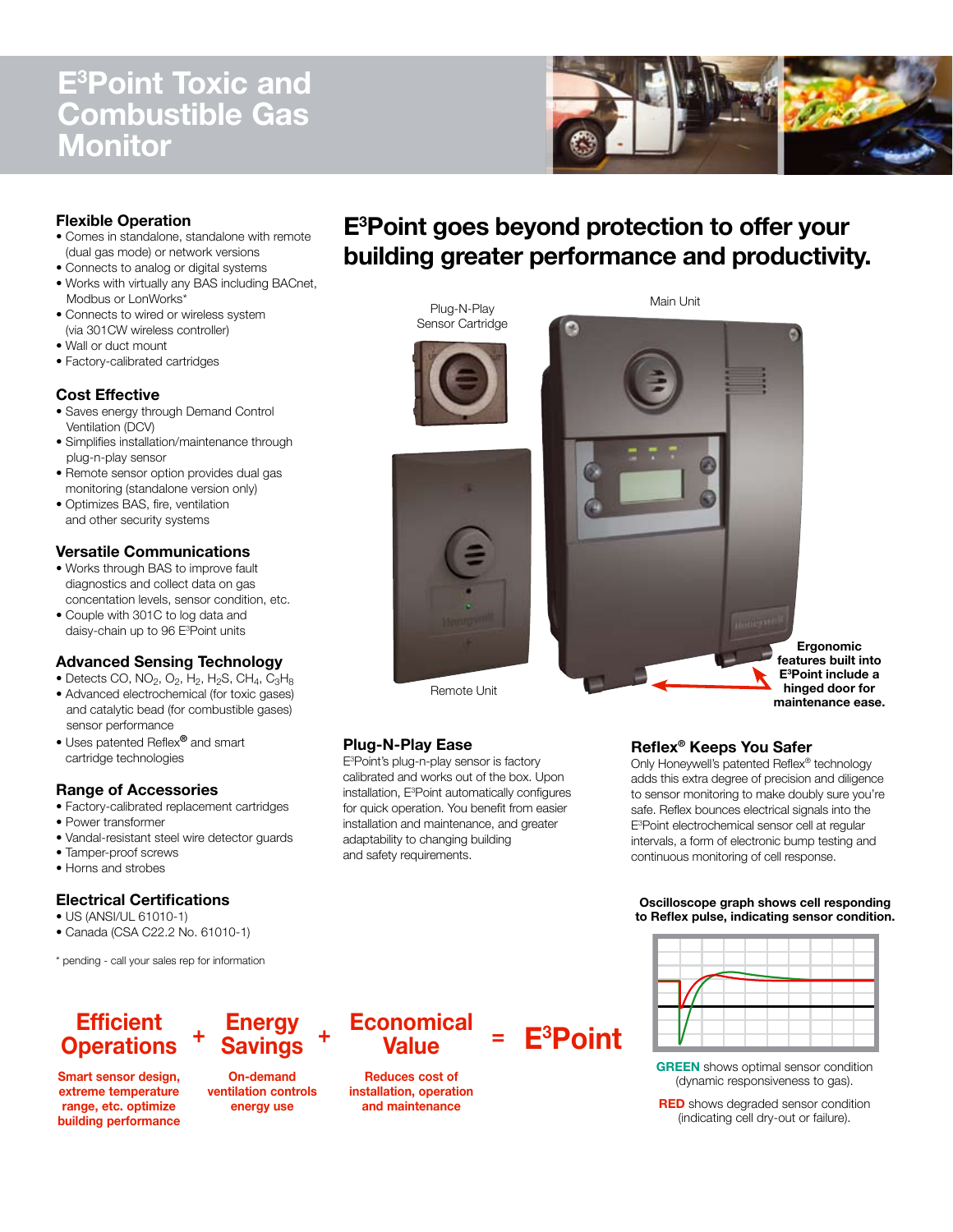# **Flexible Applications**



E <sup>3</sup>Point integrates easily with your building's analog or digital infrastructure as a standalone unit or network addressable device. Here are five installation examples to make E<sup>3</sup>Point work for you.

### **E <sup>3</sup>Point Standalone Single-Sensor Operation**

A low-cost application for buildings with minimal gas monitoring requirements typical of a small facility. Offers easy installation, commissioning and operaton. Two on-board relays can activate fan or strobe.



### **E <sup>3</sup>Point Standalone Dual-Gas Sensor Operation**

Economical application adds option of a second (remote) sensor for dual gas monitoring. Two on-board relays can activate ventilation or strobes.



### **E <sup>3</sup>Point/Wired-Wireless Hybrid Configuration**



E <sup>3</sup>Point offers a perfect solution for applications that require a hybrid wireless/wired system. In this configuration, E<sup>3</sup>Point outputs signals to a controller (301CW) that also accepts signals from a wireless gas detector (301W). This scheme offers great flexibility and installation cost savings for retrofit projects. It easily handles difficult installation challenges, such as those posed by obstructions. A relay output is provided when it is desirable to activate fan/ventilation directly (e.g. when fan is located in close proximity to detector).

### **E <sup>3</sup>Point/Modbus Configuration**



Supports Modbus protocol to daisy-chain E3Point detectors, providing up to 96 points of monitoring on a serial bus. Excellent option for controllerbased (VA301C) installations common in larger applications. A relay output is provided as an option for activating ventilation directly (e.g. when fan is located in close proximity to detector).

### **E <sup>3</sup>Point/BACnet (MS-TP) Configuration**



E <sup>3</sup>Point outputs directly to BACnet or other BAS. Alarms, strobes and horns are activated through BAS with link to DCV/HVAC controls. This system design supports new and retrofit installations for large buildings, and can couple with a controller to effectively integrate wired and wireless system components. A relay output is provided as an option for activating ventilation directly (e.g. when fan is located in close proximity to detector).